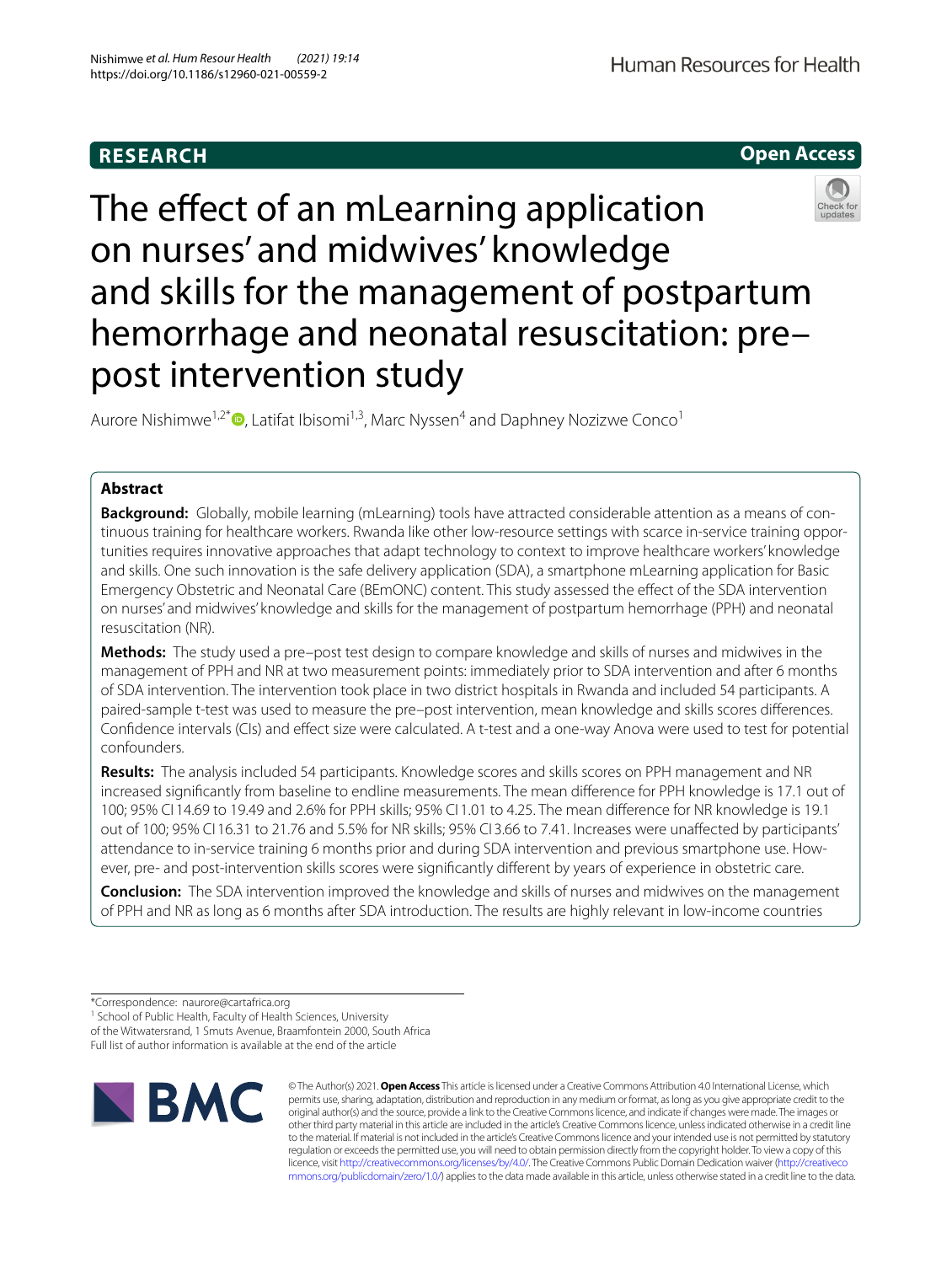like Rwanda, where quality of delivery care is challenged by a lack of in-service continuous training for healthcare providers.

**Keywords:** Postpartum hemorrhage, Neonatal resuscitation, mHealth, Safe delivery application, Rwanda

# **Background**

According to WHO, Global numbers from the year 2017 estimates show that 295,000 women die during pregnancy and childbirth [\[1](#page-8-0)]. It is also estimated that 2 million stillbirths and 2.5 million early newborn deaths occur each year worldwide [[2,](#page-8-1) [3](#page-8-2)]. More than 90% of these deaths happen in low- and middle-income countries, like Rwanda [[4\]](#page-8-3). Leading experts state that between 70 and 88% maternal and newborn deaths are preventable or have treatable causes [[5–](#page-8-4)[8\]](#page-8-5). In Rwanda, the most frequent birth complications are postpartum hemorrhage (71.6%) and newborn asphyxia and their complications (38%) [\[9](#page-9-0)]. Strategies for prevention and treatment of birth complications have been proposed by the WHO, UNICEF, and UNFPA in a set of seven signal functions referred to as Basic Emergency Obstetric and Newborn Care (BEmONC). The BEmONC services are mostly provided by nurses and midwives in low-resource settings  $[10]$  $[10]$ .

Nurses and midwives, particularly in sub-Saharan hospitals, are the key clinicians in birth care. But, substandard performance of nurses and midwives in managing birth complications has been documented widely as a major cause of maternal and newborn deaths in hospital settings globally [\[11\]](#page-9-2). Several studies have documented that knowledge and skills of nurses and midwives in low-resources settings are not always at an acceptable level despite their previous education [\[10](#page-9-1)[–16\]](#page-9-3). Hence, improving competency of nurses and midwives could improve maternal and newborn outcomes. One of the approaches to improve competency of nurses and midwives is to conduct regular in-service training courses. Hosey et al. (2016) documented that promoting continuous professional development of midwives presents a constant promise of more efective and safe birth care in low-resources settings [\[17](#page-9-4)]. However, diferent logistical and fnancial barriers can make this approach unachievable [\[18](#page-9-5), [20](#page-9-6)]. Given the accessibility of mobile phones in Africa, it is suggested that mLearning applications that provide essential obstetric training through instructional videos and self-directed learning options, such as the Safe Delivery mHealth Application (SDA), can overcome these barriers and improve birth care outcomes [[19](#page-9-7)[–22](#page-9-8)].

A number of studies have investigated the efectiveness of mobile health (mHealth) interventions in maternal and newborn health initiatives in low-income countries [[23,](#page-9-9) [24](#page-9-10)]. For instance, an mLearning pilot study about delivering family planning refresher training using interactive voice response and text messages revealed a substantial increase in knowledge of contraceptive side efects among nurses and midwives in Senegal [[25\]](#page-9-11). On the other hand, Tomlinson el al. (2013) highlighted the fact that the enthusiasm for efective mHealth interventions in sub-Saharan Africa is high, but little is known about their efficacy or effectiveness in resource-limited settings [\[26\]](#page-9-12). Also, most of the studies examin-

ing mLearning tools are of poor methodological quality  $[21]$  $[21]$ . There is limited evidence on the contribution of mLearning applications on healthcare workers' knowledge and skills particularly in low-income countries [\[27](#page-9-14)]. Hence, there is a need for evidence of mLearning applications benefts as means of continuous training without interrupting healthcare services. Therefore, this study assessed the efects of the SDA mLearning application on nurses' and midwives' knowledge and skills in the management of the most frequent birth-related complications of postpartum hemorrhage (PPH) and newborn asphyxia in Rwanda.

The SDA is a BEmONC mLearning smartphone application developed by the Maternity Foundation, University of Copenhagen, and the University of Southern Denmark  $[28]$  $[28]$ . The SDA was designed to reinforce the professional competences of skilled birth attendants on how to manage BEmONC by means of an mLearning platform made of animated instructional videos and a self-explanatory learning platform called "MyLearning". The videos last about 7 to 15 min and can be viewed either in full or by chapter. While, the learning platform allows the user to enter into his/her personalized learning journey and further improve his/her knowledge of the content provided on the SDA. The learning platform ofers an opportunity to the user to test his or her knowledge using the MyLearning questionnaires. The learner moves from the beginner, intermediate, expert levels and reaches the Safe Delivery Champion level and gain a certifcate as he/she passes the quizzes. We investigated whether Rwandan nurses and midwives' use of SDA had an efect on their knowledge and skills with regards to PPH management and NR.

#### **Methods**

#### **Study setting**

The study took place in two district hospitals in Rwanda: Masaka hospital in Kigali, an urban province; and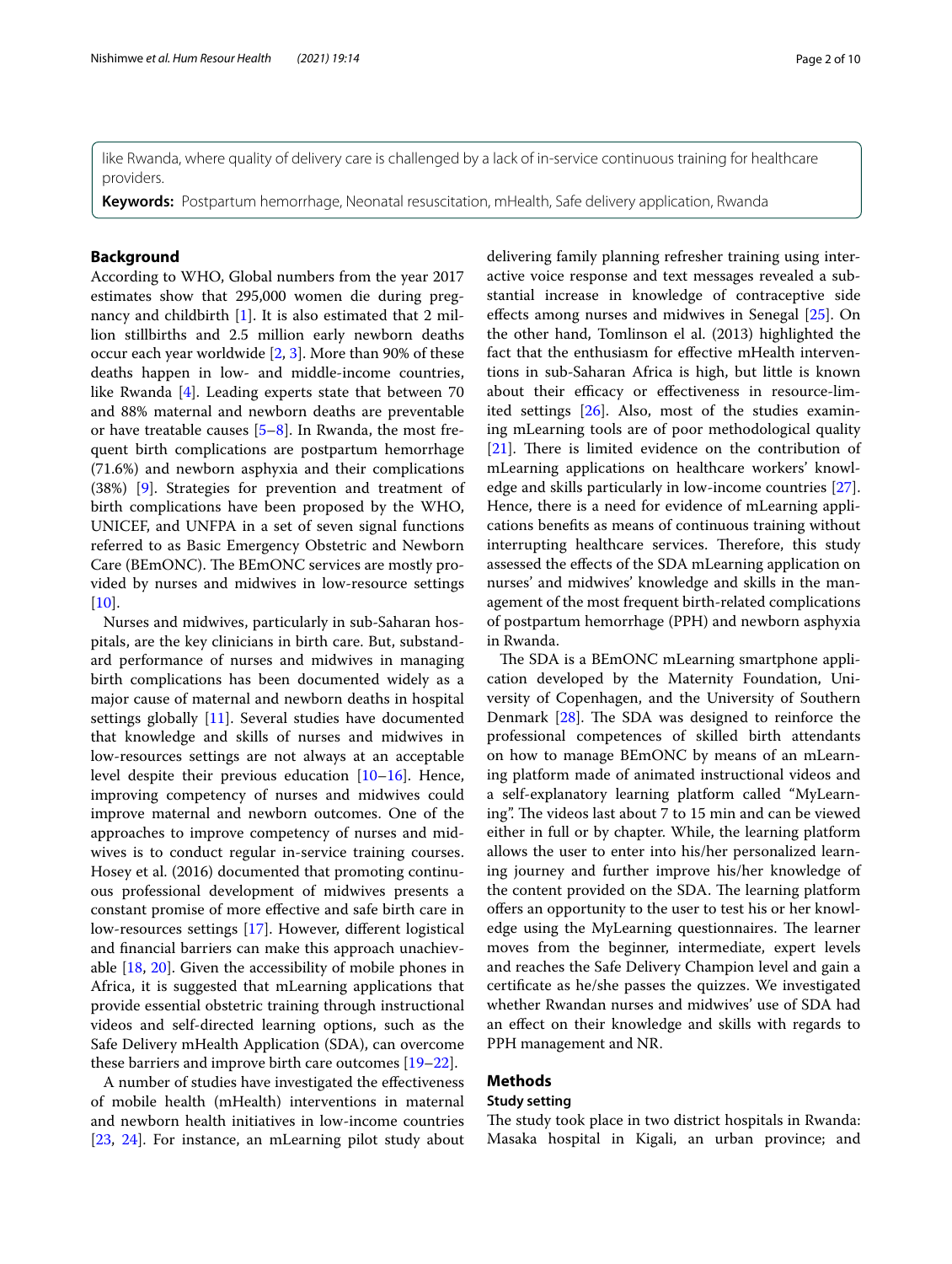Nyamata hospital located in the eastern rural province [ $29$ ]. The two hospitals were selected out of 12 district hospitals in the two provinces because both had a high number of deliveries per year  $[30]$  $[30]$ . The two hospitals have been offering BEmONC services for more than 5 years.

# **Study participants**

Nurses and midwives working in the maternity departments of the selected hospitals, who deal with birth care were invited to participate in the study. The inclusion criteria for nurses and midwives were set as follows: having a work experience of at least 6 months in obstetric care, being full-time employed in the selected hospital, and willing to participate in the study. The study participants included 33 midwives and 21 nurses.

#### **Study design**

The study adopted a pre–post test design to compare knowledge and skills of nurses and midwives in the management of PPH and NR at two measurement points: pre and post the SDA intervention. The study was carried out in four phases: establishing the baseline, the educational sessions, the intervention and the endline. The baseline and endline surveys were conducted pre and post the intervention, respectively. The 6-month intervention period was preceded by training of the participants on how to use the SDA. The study took place between July 2019 and April 2020. Figure [1](#page-2-0) provides more details on this study design.

#### **Description of the SDA intervention**

The SDA is an mLearning application designed to provide training for health care providers in low-income countries on how to manage obstetric and neonatal emergencies. The SDA conveys knowledge and skills, such as how to ventilate a newborn in need of resuscitation or how to remove a retained placenta by means of visual guidance using animated instructional videos and a self-explanatory learning platform. The SDA also contains a catalog with essential obstetric drugs and equipment. The content of the SDA is based on WHO clinical guidelines on BEmONC and has been validated by an international group of global health experts [\[31\]](#page-9-18). All features and functions in the SDA are designed for lowliteracy and low-income settings and work off-line once downloaded. It can thus be adapted to local contexts and policies. The SDA can be downloaded free of charge for iPhone at [https://itunes.apple.com/dk/app/safe-delivery/](https://itunes.apple.com/dk/app/safe-delivery/id985603707?mt=8) [id985603707?mt](https://itunes.apple.com/dk/app/safe-delivery/id985603707?mt=8)=8 and for Android at [https://play.googl](https://play.google.com/store/apps/details?id=dk.maternity.safedelivery&hl=en) [e.com/store/apps/details?id](https://play.google.com/store/apps/details?id=dk.maternity.safedelivery&hl=en)=dk.maternity.safedelive [ry&hl](https://play.google.com/store/apps/details?id=dk.maternity.safedelivery&hl=en)=en.

Smartphones with the SDA were implemented at two district hospitals for a 6-month period. Nurses and midwives working in the maternity departments of the selected hospitals received a half-day SDA introduction training. The training encompassed a description of the SDA features and modules and an explanation of how to use the smartphone and SDA with joint video viewing and interactive exercises in small groups on using the SDA as a learning tool. Each of the study hospitals (Masaka and Nyamata) was allocated three smartphones, with pre-installed English and French versions of the SDA. Participants who owned smartphones, were encouraged to download the SDA for use during the training. The majority of participants  $(n=47)$  downloaded the SDA on their personal smartphones for the training. During the 6-month SDA intervention, nurses and midwives used the SDA in a personalized learning journey to train their knowledge and skills on how to manage obstetric and neonatal emergencies with the assistance of the SDA installed on their personal smartphones or the smartphones provided by the researcher. The research team ensured that the provided smartphones were available to the team on duty at all times. The intervention also entailed two visits per week by the

<span id="page-2-0"></span>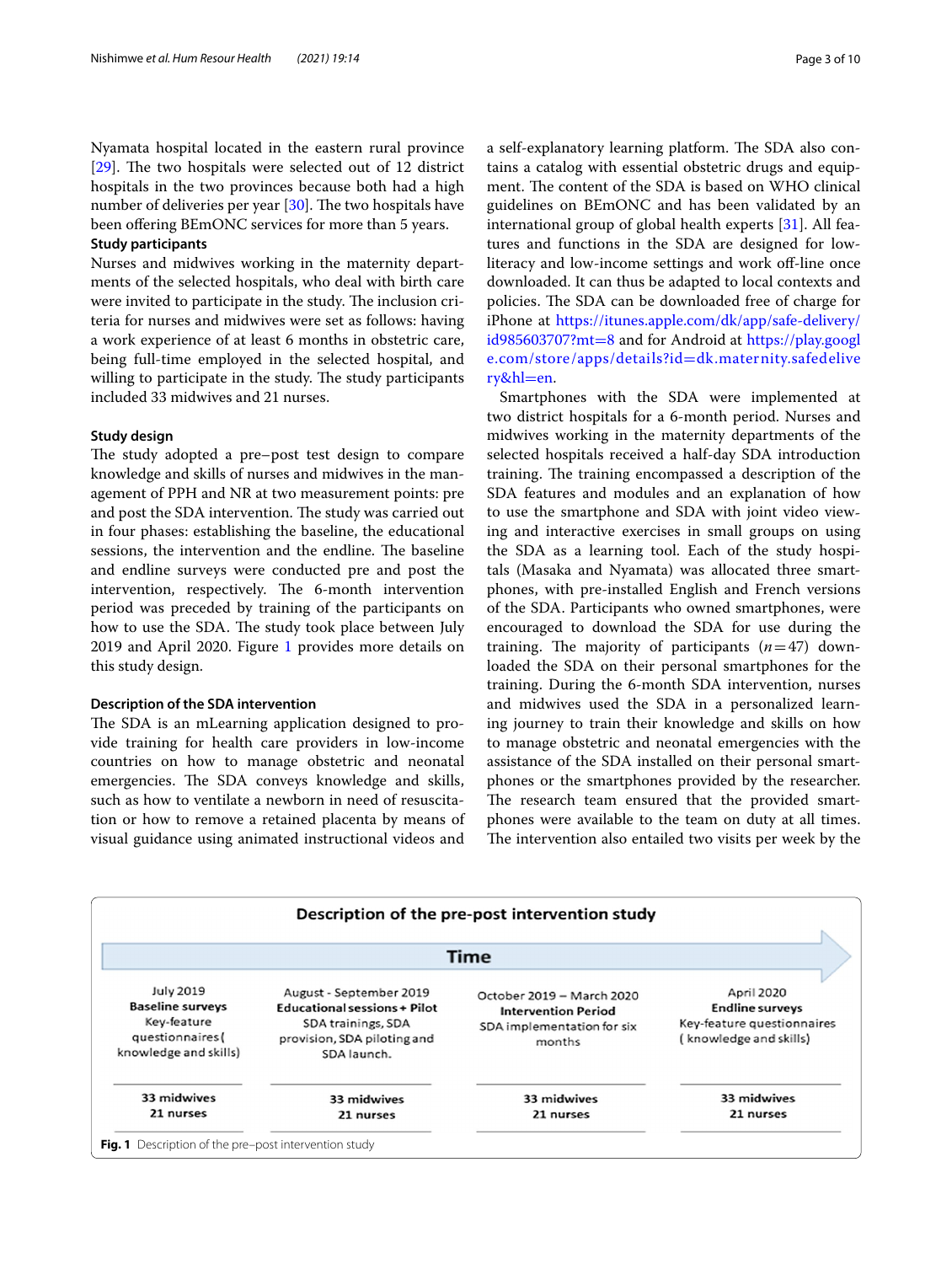researcher and four research assistants to each of the study hospitals. During the visits, the researcher and the research assistants observed how the participants were using the SDA and encouraged them to watch the videos while they were there, they also provided guidance on how to start their learning journeys and made sure that each participant started learning for the PPH and NR modules.

# **Measurement and data collection**

The primary outcomes of the study were knowledge scores and skills scores of nurses and midwives. Selfadministered key feature questionnaires developed and tested by Maternity Foundation were adopted, only questions regarding PPH and NR were considered. Knowledge and skills scores were measured for 2 BEmONC services, PPH management and neonatal resuscitation. The research instrument included questions on PPH management and NR knowledge and skills, demographic information, as well as exposure to in-service education on the topics under study. The knowledge questionnaire consisted of clinical content questions on causes, consequences, prevention, treatment and management of PPH and NR. The knowledge questionnaire includes 36 knowledge questions for PPH management and 37 knowledge questions for NR with single and multiple responses options. The skills were evaluated by means of a selfadministered questionnaire with simulated clinical cases due to technical difficulties of evaluating skills by change in real practice. The skills questionnaire comprised six clinical scenarios simulating PPH cases for PPH management and four clinical scenarios simulating NR cases for NR with single and multiples responses options. The collected demographic data of the participants included age, gender, education level, years of experience in obstetric care, hours spent per week in providing obstetric care, and number of deliveries participated in monthly. In addition, we asked participants if they have received any in-service training about PPH management and/or neonatal resuscitation during the 6 months prior or during the SDA intervention period. This question helped the researcher to understand more about the infuence of the SDA or other available in-service training. We also asked participants if they have previously used smartphones to capture their experience with smartphones.

A total of 54 nurses and midwives completed either the English or the French form of self-administered questionnaires at baseline and at 6 months post-intervention. English and French languages are both professionally used in Rwanda. Baseline measures were taken prior to the training of nurses and midwives on the use of the SDA and included: demographic data; knowledge of nurses and midwives in the management of PPH and NR; and skills of nurses and midwives in managing PPH and NR. All data were collected on paper in a classroom setting. Six months after the SDA introduction, knowledge and skills were measured a second time in the classroom setting using the same data collection instruments.

## **Data management and analysis**

The data were entered and checked for errors in Microsoft Excel and subsequently transferred and analyzed in Stata version 16 (StataCorp LLC). Descriptive summary statistics were computed on demographic data including age, gender, education level, years of experience, hours spent per week in providing obstetric care, delivery participated in monthly, previous use of smartphone, and in-service training for 6 months prior and during SDA intervention. Since the study targeted all nurses and midwives working in the maternity department of the selected hospitals, all the eligible participants in the maternity department, a sample of more than 30 participants was required to support the use of parametric statistical tests.

Knowledge and skills scoring were calculated by dividing the number of questions answered correctly by the total number of questions times a hundred. Respondents who scored 50% and above were considered knowledgeable. Further, Mean scores across all knowledge and skills scores were computed. A paired-sample t-test was used to measure the pre–post intervention, mean knowledge and skills scores diferences (where the dependent variable was the mean diference in change on scores for the two measurements, baseline and endline). Confdence intervals (CIs) and efect size were calculated. To test for potential confounding, using a t-test, pre–post intervention mean knowledge and skills scores were compared and between group diferences were calculated to examine the role of in-service training and previous smartphone use on test scores. One-way analysis of variance (ANOVA) was used to compare means scores across the three categories of experience in obstetric care (group 1: 1 year to 5 years, group 2: 6 years to 10 years, group 3: above 10 years) for pre- and post-intervention results. Significance level was set at  $p < 0.05$ .

### **Ethics approval**

This study has been approved by the Human Research Ethics Committee of the University of the Witwatersrand (M190258) and the University of Rwanda, College of Medicine and Health Sciences' Institutional Review Board (No. 377/CMHS IRB/2018). Written consent was obtained from each participant. Confdentiality of the participants was maintained at all times. Questionnaires were number-coded thereby keeping the identity of the participants anonymous.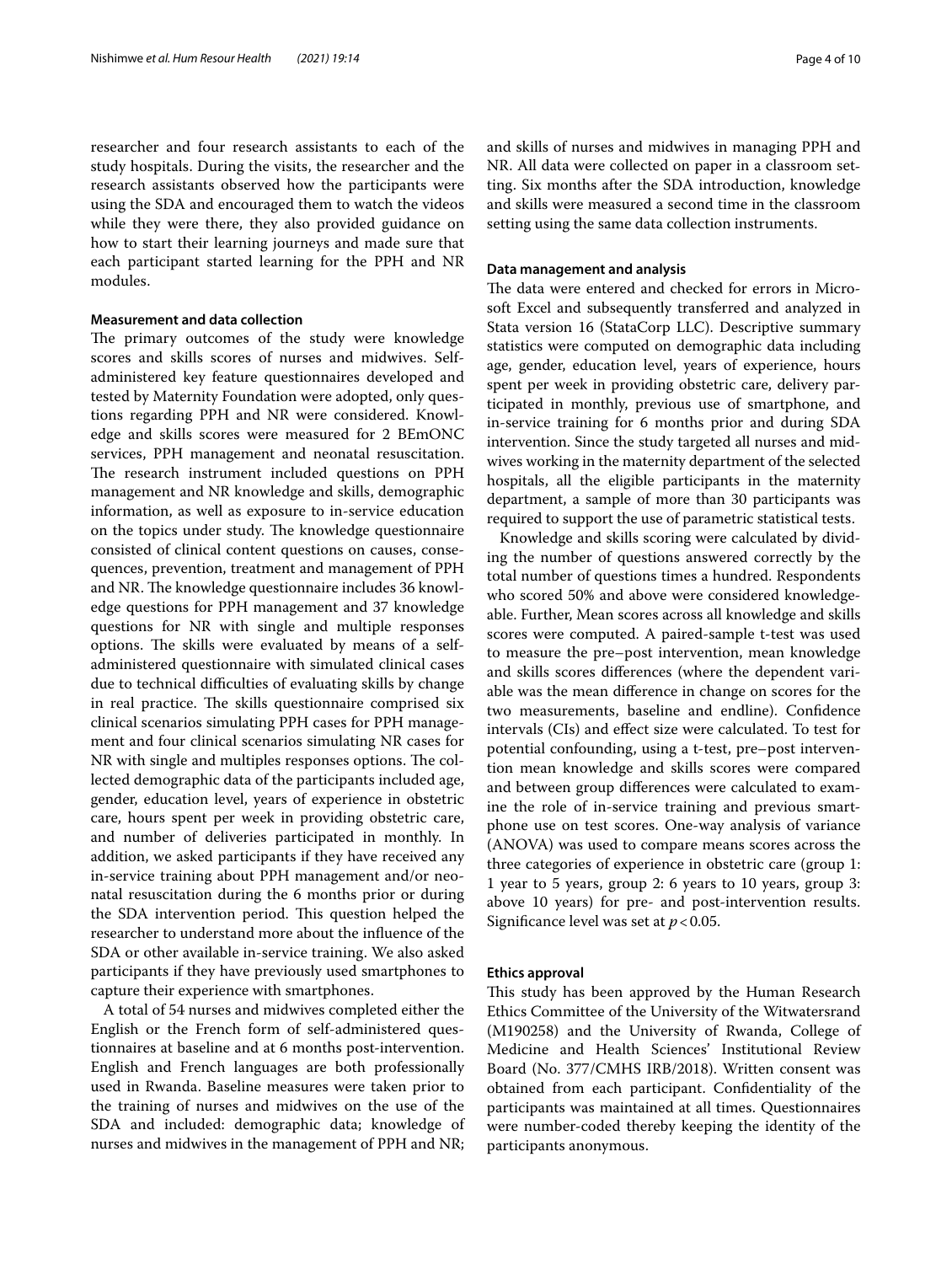### **Results**

#### **Demographic characteristics of study participants**

A total of 54 participants, 33 midwives and 21 nurses completed the surveys. More than a half were from Masaka district hospital ( $n=30$ , 56%), the majority were female  $(n=33, 61\%)$ , their average age was 33 years  $(SD=7.1)$ . The level of education was predominantly the advanced diploma (A1) in midwifery with 27 of 54 (50%) participants having A1 level in midwifery. The least represented level of education was the secondary school level (A2) in nursing with only one participant with A2 level in nursing. The majority of the participants had less than 6 years of experience in obstetric care (*n*=32, 59%), spent more than 10 h per week providing obstetric care  $(n=40, 74%)$  and participated in more than 10 deliveries per month  $(n=41, 76%)$ . Three participants have received BEmONC in-service training during the 6 months of the SDA intervention. Four participants had never used a smartphone before the study. More details are shown in Table [1](#page-4-0) below.

# **Pre–post SDA intervention diferences in knowledge scores for PPH management and NR**

The mean difference in PPH knowledge from pre- to post-test was statistically signifcant; mean diference=17.1% (SD=8.8, 95% CI 14.7–19.5); *p*<0.001. The findings suggest a large effect size for PPH knowledge scores diferences, Cohen's d score=1.8. Similarly, the mean diference in NR knowledge from pre- to posttest was statistically significant; mean difference=19.1%  $(SD=9.9; 95\% \text{ CI } 16.3-21.8); p<0.001.$  The findings suggest a large efect size for NR knowledge scores diferences, Cohen's d  $score=1.7$ . We found a significant association between the SDA intervention and nurses' and midwives' knowledge on both PPH and NR knowledge, 6 months after baseline (Table [2\)](#page-5-0).

# **Pre–post SDA intervention diferences in skills scores for PPH management and NR**

The mean difference in PPH skills from pre- to posttest was statistically significant; mean difference=2.6%  $(SD=5.9, 95\% \text{ CI } 1.1, 4.3; p=0.002.$  The findings suggest a small efect size for PPH skills scores diferences, Cohen's  $d$  score=0.3. Similarly, the mean difference in NR skills from pre- to post-test was statistically signifcant; mean difference =  $5.5\%$  (SD =  $6.9$ ; 95% CI 3.7, 7.4);  $p$ <0.001. The findings suggest a medium effect size for NR skills scores diferences, Cohen's d score=0.7. We found a signifcant association between the SDA intervention and nurses' and midwives' skills on both PPH and NR skills, 6 months after baseline (Table [3](#page-5-1)).

# <span id="page-4-0"></span>**Table 1 Demographic characteristics of study participants**   $(n = 54)$

|                                         | n (%)   |
|-----------------------------------------|---------|
| Hospital affiliation                    |         |
| Masaka District Hospital                | 30(56)  |
| Nyamata District Hospital               | 24 (44) |
| Gender                                  |         |
| Male                                    | 21 (39) |
| Female                                  | 33(61)  |
| <b>Education level</b>                  |         |
| Midwife A0                              | 6(11)   |
| Midwife A1                              | 27 (50) |
| Nurse A0                                | 5(9)    |
| Nurse A1                                | 15(28)  |
| Nurse A2                                | 1(2)    |
| Years of experience in obstetrical care |         |
| $1 - 5$                                 | 32 (59) |
| $6 - 10$                                | 15(28)  |
| >10                                     | 7(13)   |
| Weekly workload in obstetrical care (h) |         |
| $0 - 5$                                 | 4(7)    |
| $6 - 10$                                | 10(19)  |
| >10                                     | 40 (74) |
| Number of deliveries past month         |         |
| $0 - 5$                                 | 8(15)   |
| $6 - 10$                                | 5(9)    |
| >10                                     | 41 (76) |
| In-service trainings past 6 months      |         |
| No                                      | 51 (94) |
| Yes                                     | 3(6)    |
| Experience with smartphone              |         |
| Tried using one                         | 50 (93) |
| Never tried using one                   | 4(7)    |
| Age, years, mean (SD)                   | 33(7.1) |

% weighted percent, *SD* standard deviation

# **Potential confounders**

The comparisons of PPH and NR mean knowledge and skills scores by in-services training (6 months prior the intervention and 6 months during the intervention period) across the baseline and endline groups showed that there were no signifcant diferences along in-service training lines in the pre- and post-test for both PPH and NR (Table [4](#page-5-2)). Analysis of knowledge and skills scores by previous smartphone experience did not show a signifcant diference for PPH and NR scores on both preand post-tests (Table [4\)](#page-5-2). Although participants who had smartphone experience scored slightly higher on the PPH skills post-test, there was no signifcant diference.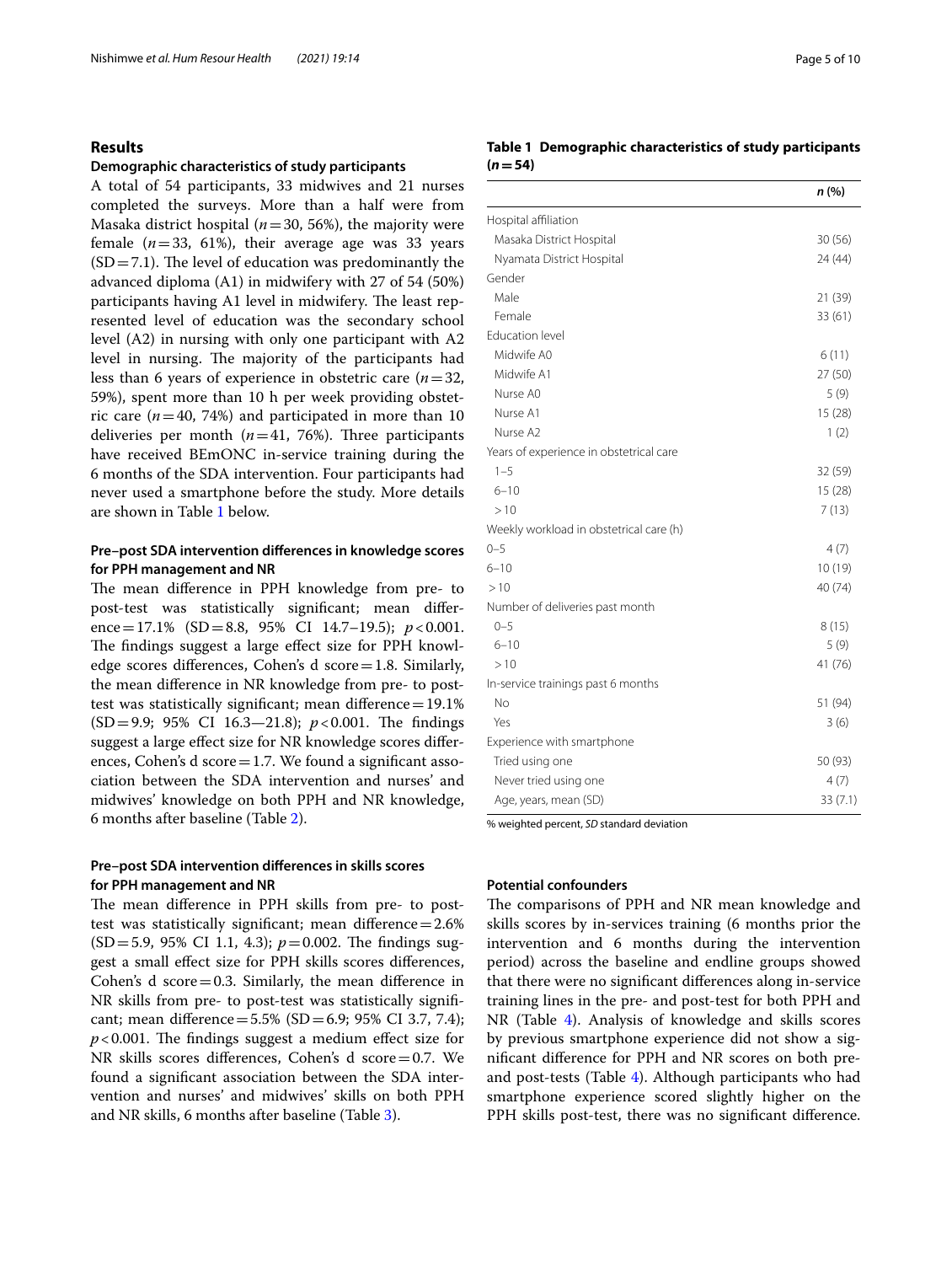# <span id="page-5-0"></span>**Table 2 Diferences in mean knowledge scores pre- and post-SDA intervention (***n***=54)**

|                                   | Mean, SD    | 95% CI       | P value | Cohen's d |
|-----------------------------------|-------------|--------------|---------|-----------|
| PPH knowledge scores (out of 100) |             |              |         |           |
| Pre, mean (SD)                    | 45.8(9.2)   | (43.4, 48.3) | < .001  | 1.8       |
| Post, mean (SD)                   | 62.9(9.4)   | (60.4, 65.5) |         |           |
| Pre-post difference, mean (SD)    | 17.1(8.8)   | (14.7, 19.5) |         |           |
| NR knowledge scores (out of 100)  |             |              |         |           |
| Pre, mean (SD)                    | 48.6 (12.3) | (45.3, 51.9) | < .001  | 1.7       |
| Post, mean (SD)                   | 67.7(10.2)  | (64.9, 70.4) |         |           |
| Pre-post difference, mean (SD)    | 19.1(9.9)   | (16.3, 21.8) |         |           |

*Wt.%* weighted percent, *NR* neonatal resuscitation, *PPH* postpartum hemorrhage

#### <span id="page-5-1"></span>**Table 3 Diferences in mean skills scores pre- and post-SDA intervention (***n***=54)**

|                                | Mean, SD    | 95% CI       | P value | Cohen's d |
|--------------------------------|-------------|--------------|---------|-----------|
| PPH skills scores (out of 100) |             |              |         |           |
| Pre, mean (SD)                 | 63.4(9.8)   | (60.8, 66.2) | 0.002   | 0.3       |
| Post, mean (SD)                | 66.1 (11.2) | (63.1, 69.2) |         |           |
| Pre-post difference, mean (SD) | 2.6(5.9)    | (1.1, 4.3)   |         |           |
| NR skills scores (out of 100)  |             |              |         |           |
| Pre, mean (SD)                 | 56.5(7.1)   | (54.6, 58.5) | < .001  | 0.7       |
| Post, mean (SD)                | 62.1(8.4)   | (59.8, 64.4) |         |           |
| Pre-post difference, mean (SD) | 5.5(6.9)    | (3.7, 7.4)   |         |           |

*Wt.%* weighted percent, *NR* neonatal resuscitation, *PPH* postpartum hemorrhage

# <span id="page-5-2"></span>**Table 4 Diferences in knowledge and skills scores pre- and post-intervention, analyzed by in-service training and smartphone experience**

|                                   | In-service training |             |                |         |             | Smartphone experience |           |         |
|-----------------------------------|---------------------|-------------|----------------|---------|-------------|-----------------------|-----------|---------|
|                                   | Yes                 | No          | Mean diff      | P value | Yes         | No                    | Mean diff | P value |
| PPH knowledge scores (out of 100) |                     |             |                |         |             |                       |           |         |
| Pre, mean (SD)                    | 49.7(2.5)           | 45.7(9.4)   | $\overline{4}$ | 0.468   | 46 (9.4)    | 44.5(6.1)             | 1.5       | 0.756   |
| Post, mean (SD)                   | 61.6(6.4)           | 63.1(9.6)   | 1.5            | 0.805   | 63(9.4)     | 63.3 (10.9)           | 0.3       | 0.953   |
| PPH skills scores (out of 100)    |                     |             |                |         |             |                       |           |         |
| Pre, mean (SD)                    | 54 (13.7)           | 59.3 (10.9) | 5.3            | 0.424   | 59.1 (11.4) | 58 (7.6)              | 1.1       | 0.851   |
| Post, mean (SD)                   | 60.6(10.1)          | 66.4(11.3)  | 5.8            | 0.392   | 66.9(11.2)  | 56.8(6.4)             | 10.1      | 0.083   |
| NR knowledge scores (out of 100)  |                     |             |                |         |             |                       |           |         |
| Pre, mean (SD)                    | 61.3(6.4)           | 47.9 (12.2) | 13.4           | 0.065   | 48.7 (12.3) | 48 (14.3)             | 0.7       | 0.916   |
| Post, mean (SD)                   | 75 (8.2)            | 67.2(10.2)  | 7.8            | 0.202   | 67.8(10.3)  | 66.5(10.3)            | 1.3       | 0.814   |
| NR skills scores (out of 100)     |                     |             |                |         |             |                       |           |         |
| Pre, mean (SD)                    | 53 (10)             | 56.7(6.9)   | 3.7            | 0.379   | 56.4(7.2)   | 58.3(6.1)             | 1.9       | 0.615   |
| Post, mean (SD)                   | 59 (8.5)            | 62.2(8.4)   | 3.2            | 0.522   | 61.8(8.7)   | 65.3(3.5)             | 3.5       | 0.435   |

*Wt.%* weighted percent, *NR* neonatal resuscitation, *PPH* postpartum hemorrhage

Similarly, there was no signifcant diference in mean change in PPH and NR knowledge from pre- to post-test among those experienced with smartphones and those who had never used them. Moreover, participants were classifed into three groups according to their years of experience in obstetric care: group 1 (1 year to 5 years,  $n=32$ ; group 2 (6 years to 10 years,  $n=15$ ), group 3 (above 10 years,  $n=7$ ). The ANOVAs indicated signifcant group mean diferences only for the NR skills pre-test (F  $(2,51) = 5.31$ ,  $p = 0.008$ ) and for the NR skills post-test (F (2,51)=4.83, *p*=0.012) (Table [5\)](#page-6-0). As shown in Table [6](#page-6-1), a Tukey post hoc test revealed that pre-test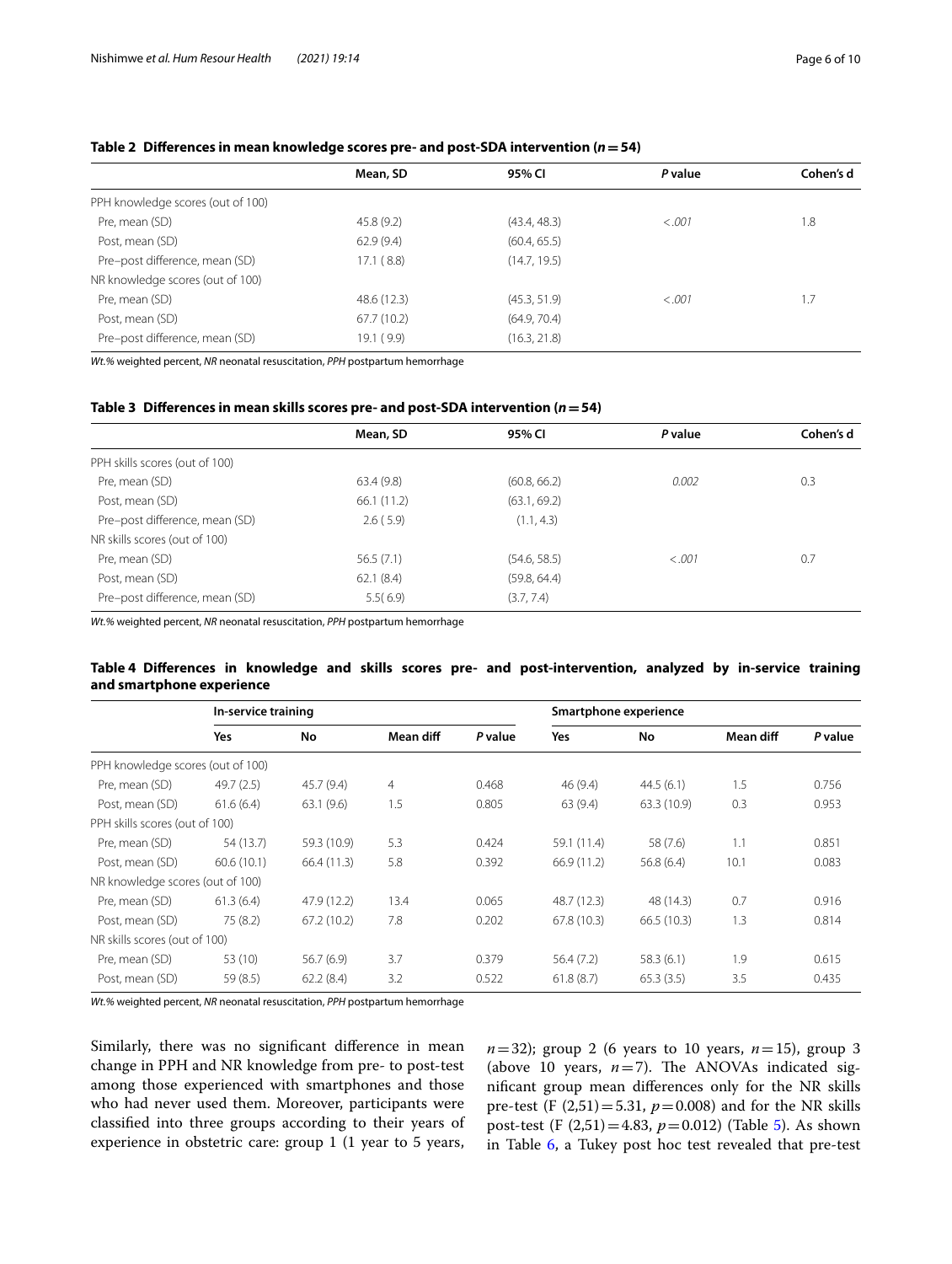NR skills scores were statistically signifcantly higher in the group 1 compared to the group 3 ( $p = 0.006$ ). Similarly, post-test NR skills scores were statistically signifcantly higher in the group 1 compared to the group 3  $(p=0.011)$ . Also, post-test NR skills scores were statistically signifcantly higher in the group 2 compared to the group 3 ( $p = 0.023$ ). However, there were no statistically signifcant diferences between the pre- and post-test NR skills scores in the group 2 compared to the group 1  $(p=0.641$  and 0.999, respectively). Also, there were no statistically signifcant diferences between the pre-test NR skills scores in the group 3 compared to the group 2  $(p=0.058)$ .

# **Discussion**

The current study assessed the effect of the SDA mLearning application on nurses 'and midwives' knowledge and skills in postpartum hemorrhage management and neonatal resuscitation in two district hospitals in Rwanda. A statistically signifcant increase, of the mean knowledge scores, was found post-SDA intervention, recording 17.1% for PPH management and 19.1% for NR. The increase of the mean skills scores for PPH management and NR was also statistically signifcant, at 2.6% and 5.5%, respectively. The significant increase in knowledge is further supported by Cohen d large efect size. On the other hand, for skills scores, NR had a medium efect size and PPH Management had a small effect size. The difference in the efect size between knowledge and skills could be associated with measurements tools utilized to evaluate skills because we did not assess skills in real practice rather used simulated clinical cases. The analysis of knowledge and skills scores by potential confounders (inservice training 6 months prior and during intervention and smartphone experience) did not show a signifcant

<span id="page-6-1"></span>

|                                               |  | Table 6 Paired comparisons for skills scores pre- and post- |
|-----------------------------------------------|--|-------------------------------------------------------------|
| intervention, analyzed by years of experience |  |                                                             |

|                               | <b>HSD</b>          | P value for Paired Comparisons with Turkey's |                                    |  |  |  |  |
|-------------------------------|---------------------|----------------------------------------------|------------------------------------|--|--|--|--|
|                               | Group2 vs<br>Group1 | Group3 vs<br>Group1                          | Group3<br>vs<br>Group <sub>2</sub> |  |  |  |  |
| NR Skills scores (out of 100) |                     |                                              |                                    |  |  |  |  |
| Pre-test                      | 0.641               | 0.006                                        | 0.058                              |  |  |  |  |
| Post-test                     | 0.999               | 0.011                                        | 0.023                              |  |  |  |  |

*Wt.%* weighted percent, *NR* neonatal resuscitation, *PPH* postpartum hemorrhage, *HSD* honestly signifcant test

diference for PPH and NR scores on both pre- and posttests. However, the analysis of skills scores by years of experience in obstetric care has shown a signifcant difference in skills scores for both pre- and post-measurements in different categories of years of experience. This study is important because it addresses the need of a potential solution to nurses and midwives' problems of accessing up-to-date learning resources in low- and middle-income countries including Rwanda.

Our fndings mirror those of other studies in two ways. First, the revelation that mHealth learning tools are essential for facilitating continuous learning and upgrading knowledge and skills of diferent health professional cadres is consistent with fndings of a study conducted in Senegal that documented the association of a mLearning tool with sustained knowledge gains for family planning content  $[25]$  $[25]$ . The study highlighted the usefulness of mLearning to provide in-service training without interrupting health services [\[25\]](#page-9-11). Secondly, the potential of mLearning tools to improve healthcare workers' knowledge and skills which results in improvement of maternal and neonatal healthcare services in LMICs is

<span id="page-6-0"></span>

|  |  | Table 5 Differences in knowledge and skills scores pre- and post-intervention, analyzed by years of experience |  |
|--|--|----------------------------------------------------------------------------------------------------------------|--|
|  |  |                                                                                                                |  |

|                                   | Group $1(n=32)$ | Group 2 ( $n = 15$ ) | Group $3(n=7)$ | Df      | F    | P value |
|-----------------------------------|-----------------|----------------------|----------------|---------|------|---------|
| PPH Knowledge scores (out of 100) |                 |                      |                |         |      |         |
| Pre, mean (SD)                    | 46.8(9.5)       | 46.2(9.4)            | 41.1(6.7)      | (2, 51) | 1.10 | 0.341   |
| Post, mean (SD)                   | 64.1(9.4)       | 63.5(10.1)           | 56.6(5.9)      | (2, 51) | 1.96 | 0.151   |
| PPH Skills scores (out of 100)    |                 |                      |                |         |      |         |
| Pre, mean (SD)                    | 59.9 (12.2)     | 57.4 (10.1)          | 58.4 (7.7)     | (2, 51) | 0.27 | 0.767   |
| Post, mean (SD)                   | 66.9 (11.2)     | 66 (12.3)            | 62.6(9.3)      | (2, 51) | 0.43 | 0.655   |
| NR Knowledge scores (out of 100)  |                 |                      |                |         |      |         |
| Pre, mean (SD)                    | 48.7 (13.4)     | 49.3 (10.7)          | 46.7 (11.9)    | (2, 51) | 0.11 | 0.899   |
| Post, mean (SD)                   | 67.8 (10.9)     | 68.5 (10.1)          | 65.6(7.6)      | (2, 51) | 0.19 | 0.827   |
| NR Skills scores (out of 100)     |                 |                      |                |         |      |         |
| Pre, mean (SD)                    | 58.2(6.7)       | 56.3(6.5)            | 49.3(6.2)      | (2, 51) | 5.31 | 0.008   |
| Post, mean (SD)                   | 63.4(7.2)       | 63.3(8.4)            | 53.4 (9.9)     | (2, 51) | 4.83 | 0.012   |

*Wt.%* weighted percent, *NR* neonatal resuscitation, *PPH* postpartum hemorrhage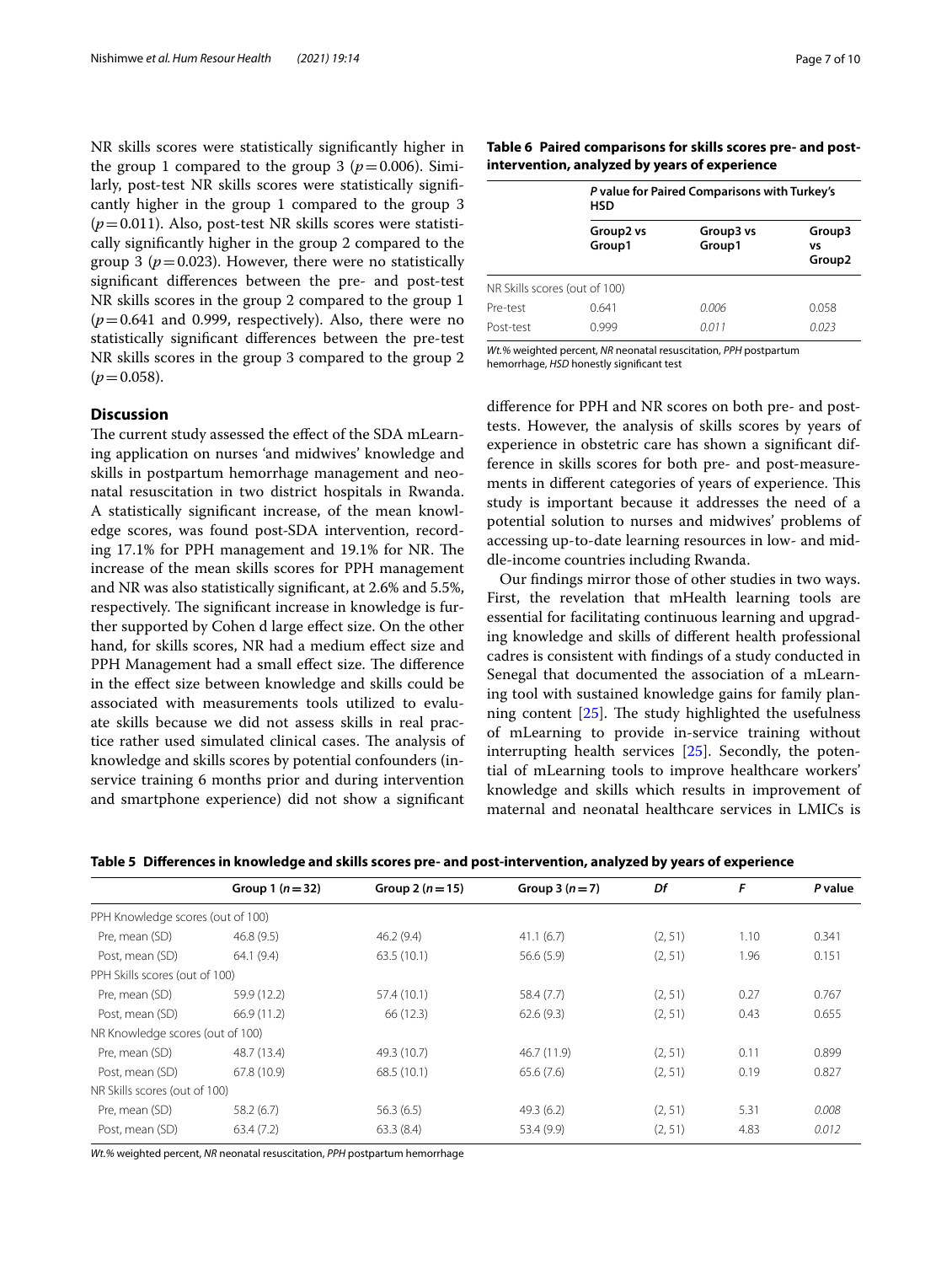corroborated by systematic reviews that demonstrated the efectiveness of mHealth interventions in maternal and child healthcare  $[32, 33]$  $[32, 33]$  $[32, 33]$  $[32, 33]$  $[32, 33]$ . These findings together underline the importance of mLearning tools for facilitating in-service training particularly in low-resources settings where continuous training opportunities are scarce and the costs of training are unaffordable.

The SDA mLearning application was associated with an increase in knowledge mean scores among nurses and midwives on PPH management and NR following the 6-month SDA implementation. Likewise, a mixed-methods feasibility and pilot cluster randomized trial using the safe delivery app study conducted in the democratic republic of Congo revealed a similar increase in PPH and NR knowledge scores among health workers at 3 months post-SDA intervention [\[34](#page-9-21)]. Several studies have shown that mHealth interventions can improve healthcare services delivery processes which lead to improved outcomes [[35–](#page-9-22)[37](#page-9-23)]. A study in Tanzania assessed performance and adoption of an eLearning system utilized by healthcare providers to enhance maternal and perinatal health care for a period of  $18-21$  months  $[38]$  $[38]$ . The study reported that healthcare providers had acquired and utilized new knowledge and skills in clinical practice at 89% level at the end of the intervention [\[38](#page-9-24)]. Another study in Nigeria provided health care workers with mHealth tutorial application for changing the knowledge and attitude on Ebola virus disease and reported an 11% signifcant improvement in average knowledge levels between preand post-intervention scores [[39\]](#page-9-25). Our fndings support those of other studies [[34,](#page-9-21) [38](#page-9-24)] that the use of mHealth is perceived as an opportunity for personalized continuous learning with efects on health care workers' knowledge update. Therefore, it is important to highlight that mLearning tools such as the SDA could be considered as integrated parts of other efforts to support nurses and midwives continuous learning thus improving the quality of delivery care.

Moreover, the current study has found a signifcant association between the SDA mLearning application and skills of PPH management and NR among nurses and midwives. Similar fndings were documented in a randomized clinical trial conducted in Ethiopia which determined the association between the safe delivery app and health care workers' knowledge and skills in neonatal resuscitation  $[31]$  $[31]$ . The trial reported a more than twofold signifcant increase in health care workers' skills and knowledge scores for neonatal resuscitation, 6 months following the SDA intervention [\[31](#page-9-18)]. It is noteworthy that in our study, improvements in average knowledge and skills of PPH management and NR occurred across all cadres irrespective of their access to other available in-service trainings. However, the years of experience played a signifcant role in diferent skills scores for both pre- and post-tests in neonatal resuscitation. This can be partly explained by the fact that nurses and midwives might have been used to routine procedures in neonatal resuscitation. The effectiveness of the SDA mLearning application in changing nurses' and midwives' knowledge and skills of PPH management and NR may be attributed to disseminating educational materials in real time combined with the convenience of unrestricted access to online learning materials by nurses and midwives over an unlimited time period. This underlines the potential benefts of mLearning tools to enhance nurses' and midwives learning. mHealth tools in general present an opportunity for improving maternal health care services

broadening knowledge and skills of healthcare workers. The implications of this study are that the SDA intervention increases the knowledge and skills of nurses and midwives in managing obstetric and neonatal emergencies. Evolving efforts for continuing education in Rwanda and similar contexts should consider the integration of mLearning as an approach for training and as a job aid for BEmONC in order to reduce maternal and newborn mortality, as well as considering the integration of mLearning tools for other priority and emergent health problems. Challenges to implementation of quality BEmONC care, posed by gaps in the environmental context and resources, as well as the regulatory and accountability environment, must be considered and addressed alongside other programmatic measures such as quality improvement initiatives to target health system weaknesses.

in underserved remote areas of low-resource settings by

#### **Strengths and limitations of this study**

The study has three limitations. First, it is limited by the small sample of 54 nurses and midwives, which refects the fact that the SDA intervention was implemented only in two district hospitals due to economic barriers. Therefore, the current study will not generalize findings. Second, we acknowledge the limitation of fndings when assessing skills using a self-administered questionnaire with simulated clinical cases. This was due to technical difficulties of evaluating skills by change in real practice. Third, we acknowledge that some of the improvements in knowledge and skills observed in this study may arise from exposure to other learning materials other than the SDA during the intervention period. Also, the increase in knowledge and skills does not necessarily equal better outcomes for mothers and newborns which is the ultimate goal. The findings in the current paper are part of a large study evaluating the feasibility of the SDA in Rwanda. Findings of the efect of the SDA on maternal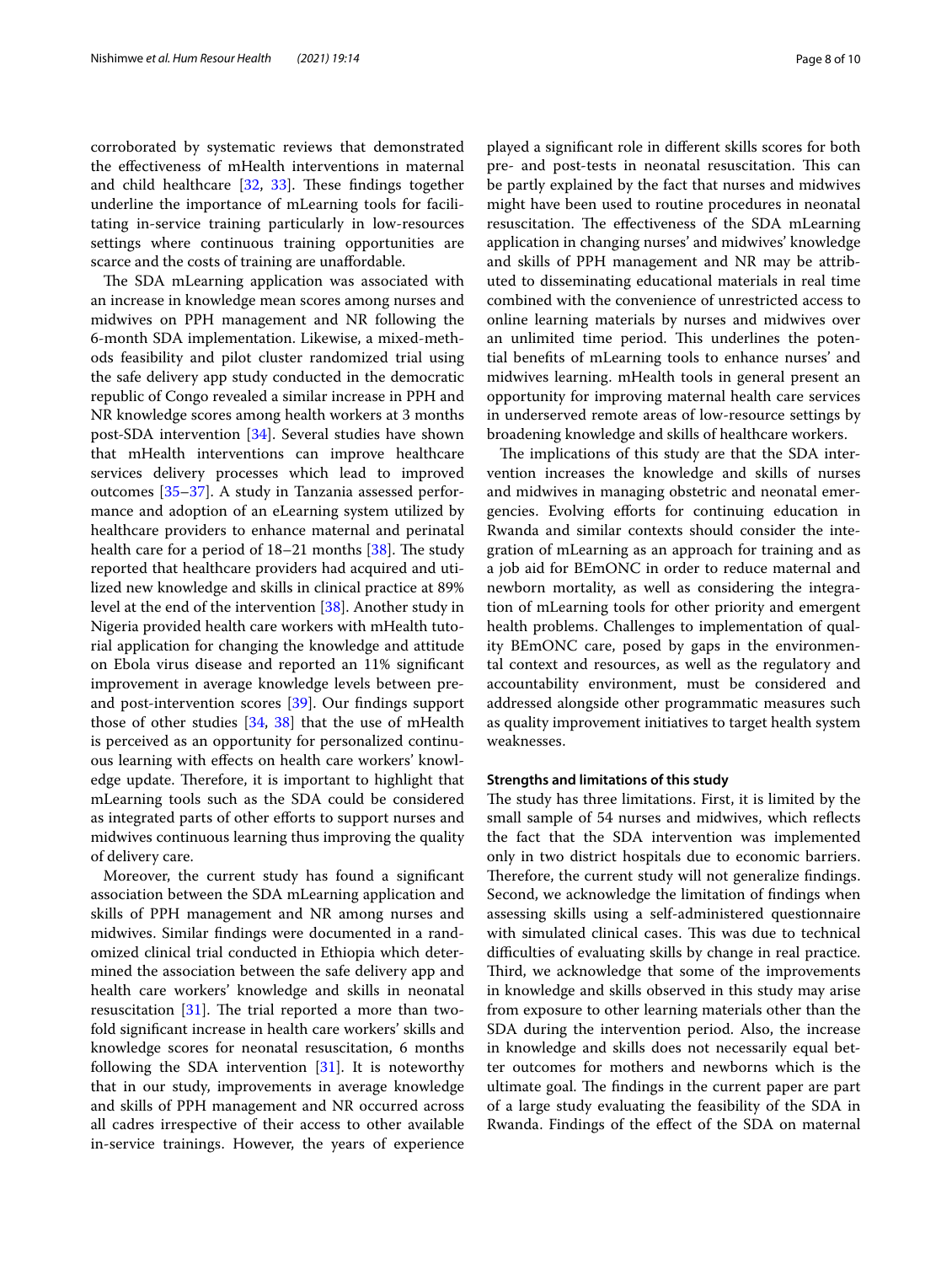and newborn outcomes will be discussed in another paper.

Nevertheless, the evidence that the SDA intervention is efective in improving knowledge and skills of nurses and midwives in the management of PPH and NR sets the stage for expanding coverage and further testing of the SDA intervention to other hospitals in Rwanda. Additionally, the accuracy of our fndings is increased by supporting the knowledge and skills surveys with focus group discussions with nurses and midwives, to provide context to and clarify reasons behind some participant responses. The findings of the focus group discussions will be presented in a separate paper.

# **Conclusion**

In conclusion, the SDA mLearning application appears to be efective for improving nurses' and midwives' knowledge and skills in the management of PPH and NR. The changes in knowledge and skills recorded from the evaluation of this SDA mLearning intervention suggest that mLearning tools have potential for facilitating continuous training of nurses and midwives without interrupting healthcare services. The user-friendly nature of this SDA and regular access to updated learning materials via visual guidance using animated videos and a selfexplanatory learning platform, streamed in real time to nurses and midwives, is a strong selling point of this SDA mLearning application. Using mLearning tools as a means of sustaining the knowledge and skills of nurses and midwives to manage delivery complications and improving maternal and newborn healthcare in LMICs should be explored further, especially given the increased global utilization of mobile technology and the corresponding economic beneft.

#### **Abbreviations**

BEmONC: Basic emergency obstetric and newborn care; LMICs: Low- and middle-income countries; mLearning: Mobile learning; mHealth: Mobile Health; SDA: Safe Delivery mHealth application; PPH: Postpartum hemorrhage; NR: : Neonatal resuscitation; SBAs: Skilled birth attendants; WHO: World Health Organization; UNICEF: United Nations International Children's Emergency Fund; UNFPA: United Nations Population Fund.

#### **Acknowledgments**

We would like to thank the Consortium for Advanced Research and Training (CARTA), The Ministry of Health, Rwanda, and The Maternity Foundation.

#### **Authors' contributions**

AN, LI, MN, and DNC were involved in the conception and design of the study. AN drafted the manuscript. LI, MN, and DNC reviewed the manuscript. All authors read and approved the fnal manuscript.

#### **Funding**

This research was supported by the Consortium for Advanced Research Training in Africa (CARTA). CARTA is jointly led by the African Population and Health Research Center and the University of the Witwatersrand and funded by the Carnegie Corporation of New York (Grant No-B 8606.R02), Sida (Grant No: 54100113), the DELTAS Africa Initiative (Grant No: 107768/Z/15/Z) and

Deutscher Akademischer Austauschdienst (DAAD). The DELTAS Africa Initiative is an independent funding scheme of the African Academy of Sciences (AAS)'s Alliance for Accelerating Excellence in Science in Africa (AESA) and supported by the New Partnership for Africa's Development Planning and Coordinating Agency (NEPAD Agency) with funding from the Wellcome Trust (UK) and the UK government. The statements made and views expressed are solely the responsibility of the fellow. The funding body/bodies played no role in the design of the study and data collection process, analysis, interpretation of data, and in writing the manuscript.

#### **Availability of data and materials**

The dataset generated for this study will be made available from the corresponding author on a reasonable request.

#### **Ethics approval and consent to participate**

This study has been approved by the Human Research Ethics Committee of the University of the Witwatersrand (M190258) and the University of Rwanda, College of Medicine and Health Sciences' Institutional Review Board (No. 377/ CMHS IRB/2018). Written consent was obtained from each participant. Confdentiality of the participants was maintained at all times. Questionnaires were number-coded, thereby keeping the identity of the participants anonymous.

#### **Consent for publication**

Not applicable.

#### **Competing interests**

The authors declare that they have no competing interests.

#### **Author details**

<sup>1</sup> School of Public Health, Faculty of Health Sciences, University of the Witwatersrand, 1 Smuts Avenue, Braamfontein 2000, South Africa.<sup>2</sup> School of Health Sciences/College of Medicine and Health Sciences, University of Rwanda, P.O. Box 3286, Kigali, Rwanda.<sup>3</sup> Nigerian Institute of Medical Research, 6 Edmund Cres, Yaba, Lagos, Nigeria. 4 Department of Biomedical Statistics and Informatics, Vrije Universiteit Brussel, Brussels, Belgium.

# Received: 11 December 2020 Accepted: 14 January 2021

#### **References**

- <span id="page-8-0"></span>1. World Health Organization, United NationsChildren's Fund, United Nations Population Fund,World Bank Group, United Nations PopulationDivision. 2019 Trends in maternal mortality: 2000 to2017: estimates by WHO, UNICEF, UNFPA, WorldBank Group and the United Nations Population Division. Geneva, Switzerland: World Health Organization. [https://www.unfpa.org/featured-Publication/trends-maternal-morta](https://www.unfpa.org/featured-Publication/trends-maternal-mortality-2000-2017) [lity-2000-2017](https://www.unfpa.org/featured-Publication/trends-maternal-mortality-2000-2017).
- <span id="page-8-1"></span>2. Homer C, Leisher SH, Aggarwal N, et al. Counting stillbirths and COVID 19—there has never been a more urgent time. Lancet Glob Heal. 2016; 9: 10–11.
- <span id="page-8-2"></span>3. Hug L, Alexander M, You D, et al. National, regional, and global levels and trends in neonatal mortality between 1990 and 2017, with scenariobased projections to 2030: a systematic analysis. Lancet Glob Heal. 2019;7:e710–20.
- <span id="page-8-3"></span>4. Ameh C, Msuya S, Hofman J, et al. Status of emergency obstetric care in six developing countries fve years before the MDG targets for maternal and newborn health. PLoS ONE. 2012;7:e49938.
- <span id="page-8-4"></span>5. Otolorin E, Gomez P, Currie S, et al. Essential basic and emergency obstetric and newborn care: from education and training to service delivery and quality of care. Int J Gynecol Obstet. 2015;130:S46–53.
- 6. Costello A, Osrin D, Manandhar D. Reducing maternal and neonatal mortality in the poorest communities. Br Med J. 2004;329:1166–8.
- 7. Sharma G, Mathai M, Dickson KE, et al. Quality care during labour and birth: a multi- country analysis of health system bottlenecks and potential solutions. BMC Preg Childbirth. 2015;15:S2.
- <span id="page-8-5"></span>8. Bhutta ZA, Das JK, Bahl R, et al. Can available interventions end preventable deaths in mothers, newborn babies, and stillbirths, and at what cost? Lancet. 2014. [https://doi.org/10.1016/S0140-6736\(14\)60792-3.](https://doi.org/10.1016/S0140-6736(14)60792-3)